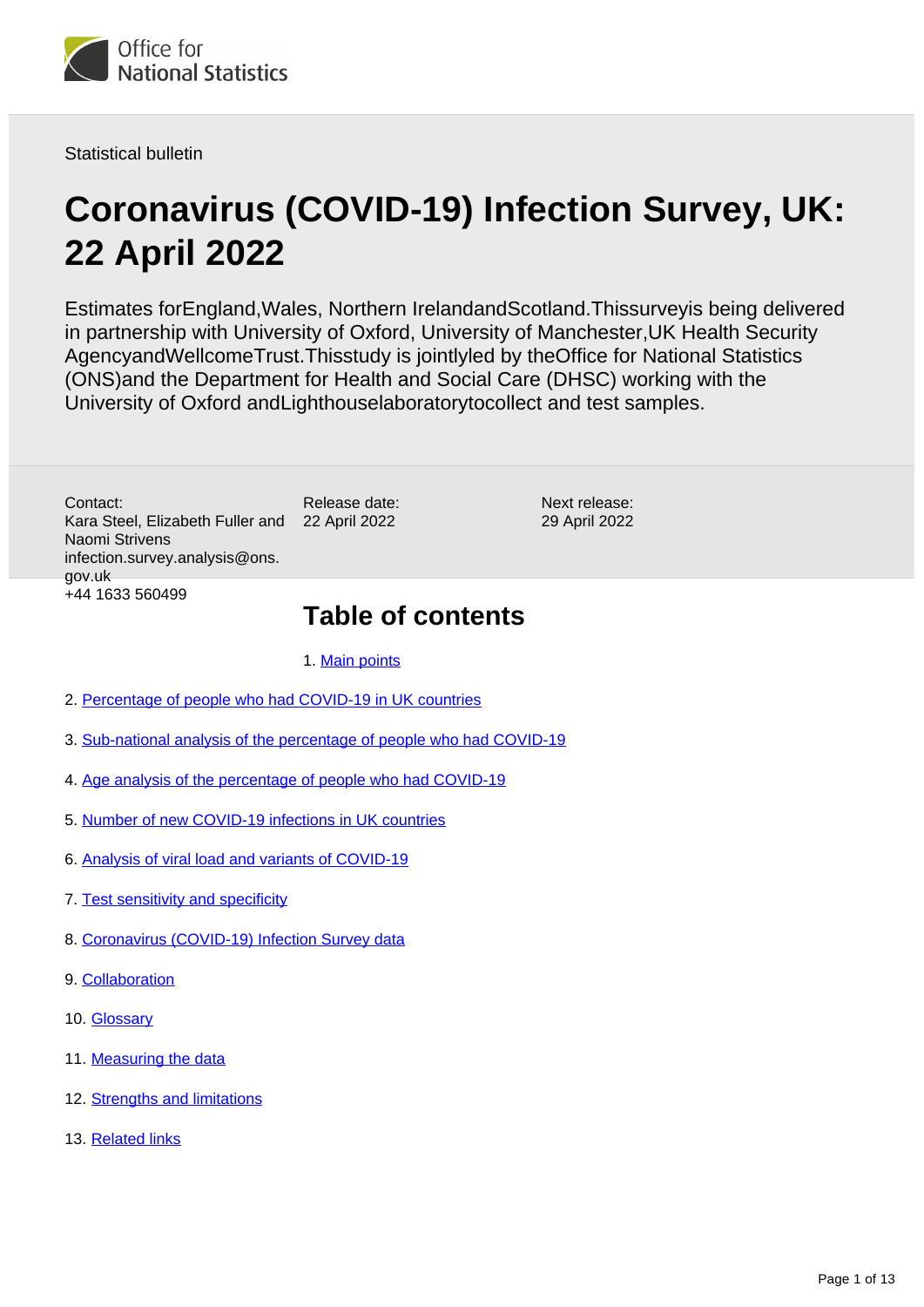## <span id="page-1-0"></span>**1 . Main points**

- In England, the percentage of people testing positive for coronavirus (COVID-19) continued to decrease in the week ending 16 April 2022; we estimate that 3,218,700 people in England had COVID-19 (95% credible interval: 3,120,200 to 3,317,200), equating to 5.90% of the population or around 1 in 17 people.
- In Wales, the percentage of people testing positive for COVID-19 decreased in the week ending 16 April 2022; we estimate that 198,400 people in Wales had COVID-19 (95% credible interval: 175,100 to 222,600), equating to 6.53% of the population or around 1 in 15 people.
- In Northern Ireland, the percentage of people testing positive for COVID-19 continued to decrease in the week ending 16 April 2022; we estimate that 65,300 people in Northern Ireland had COVID-19 (95% credible interval: 52,300 to 79,800), equating to 3.56% of the population or around 1 in 30 people.
- In Scotland, the percentage of people testing positive for COVID-19 continued to decrease in the week ending 16 April 2022; we estimate that 281,400 people in Scotland had COVID-19 (95% credible interval: 253,100 to 311,700), equating to 5.35% of the population or around 1 in 19 people.

Because of a shortened publication cycle for this release (to accommodate the 15 to 18 April 2022 bank holiday weekend), analyses relating to the number of new COVID-19 infections (incidence), sub-regional positivity rates and 14-day weighted estimates have not been updated this week. Previous estimates of incidence, sub-regional positivity rates and 14-day weighted estimates can be found in our Coronavirus (COVID-19) Infection Survey [datasets.](https://www.ons.gov.uk/peoplepopulationandcommunity/healthandsocialcare/conditionsanddiseases/bulletins/coronaviruscovid19infectionsurveypilot/22april2022/relateddata) Complete sequence data for COVID-19 variants have not been updated this week, with most recent data from the week ending 20 March 2022 reported in [Section 6.](https://www.ons.gov.uk/peoplepopulationandcommunity/healthandsocialcare/conditionsanddiseases/bulletins/coronaviruscovid19infectionsurveypilot/22april2022#analysis-of-viral-load-and-variants-of-covid-19) The latest cycle-threshold values of positive COVID-19 tests have also not been updated this week but previous estimates can be found in [our Coronavirus](https://www.ons.gov.uk/peoplepopulationandcommunity/healthandsocialcare/conditionsanddiseases/datasets/covid19infectionsurveytechnicaldata)  [\(COVID-19\) Infection Survey: technical dataset.](https://www.ons.gov.uk/peoplepopulationandcommunity/healthandsocialcare/conditionsanddiseases/datasets/covid19infectionsurveytechnicaldata)

Within this bulletin, we summarise some of the latest results from the Coronavirus (COVID-19) Infection Survey. For more detailed information on our methods, see our Coronavirus (COVID-19) Infection Survey methodology [article.](https://www.ons.gov.uk/peoplepopulationandcommunity/healthandsocialcare/conditionsanddiseases/methodologies/covid19infectionsurveypilotmethodsandfurtherinformation)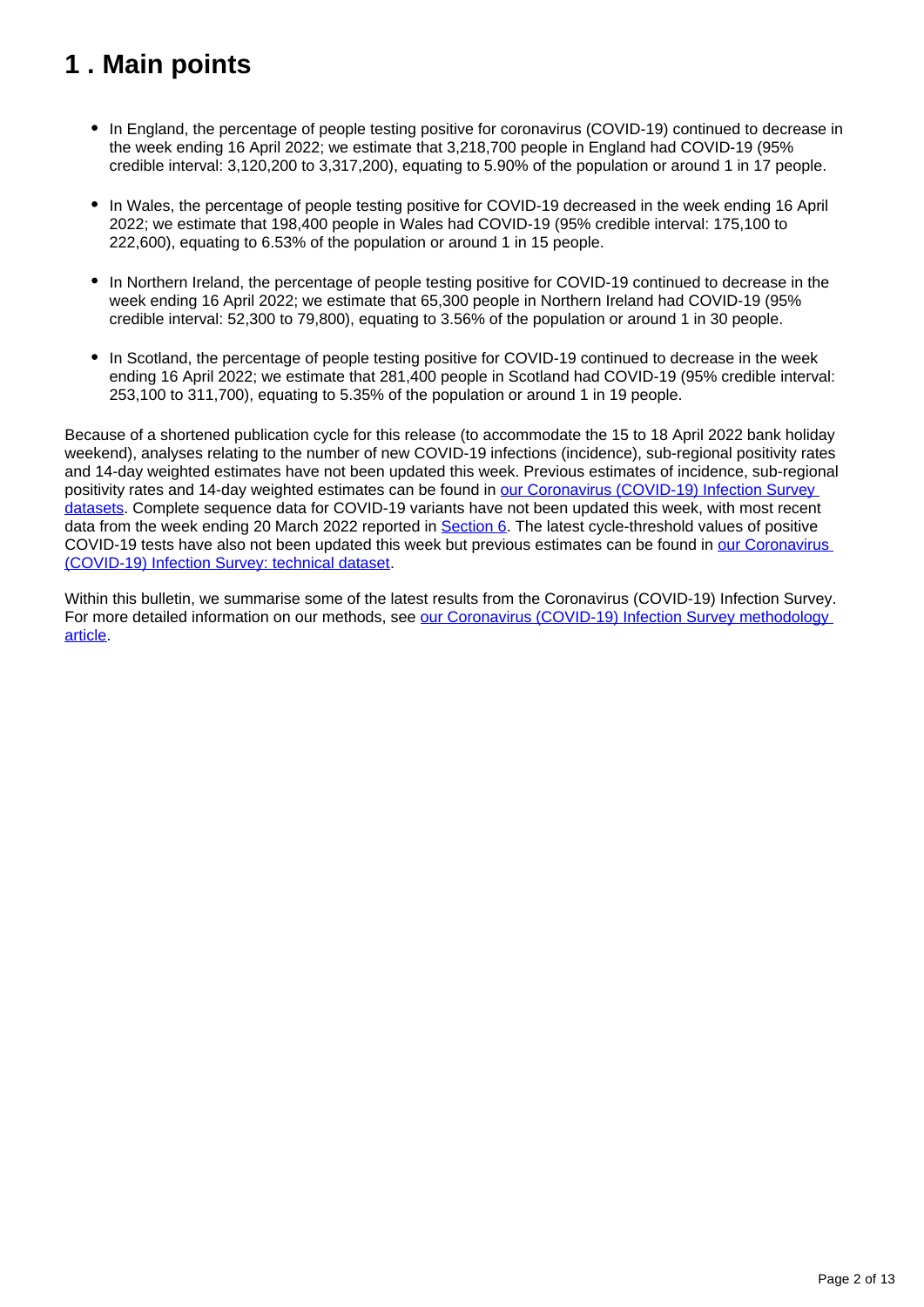## **About this bulletin**

In this bulletin, we refer to the number of current COVID-19 infections within the population living in private residential households. We exclude those in hospitals, care homes and/or other communal establishments. In communal establishments, rates of COVID-19 infection are likely to be different. More information about the COVID-19 pandemic from the Office for National Statistics (ONS) and other sources can be found in [our](https://www.ons.gov.uk/peoplepopulationandcommunity/healthandsocialcare/conditionsanddiseases/articles/coronaviruscovid19/latestinsights)  [Coronavirus \(COVID-19\) latest insights](https://www.ons.gov.uk/peoplepopulationandcommunity/healthandsocialcare/conditionsanddiseases/articles/coronaviruscovid19/latestinsights).

The positivity rate is the percentage of people who have tested positive for COVID-19 on a polymerase chain reaction (PCR) test at a point in time. We use current COVID-19 infections to mean testing positive for SARS-CoV-2, with or without having symptoms, on a swab taken from the nose and throat. This is different to the incidence rate, which is a measure of only the new PCR positive cases in a given time period. All analysis was produced with our research partners at the University of Oxford.

Our estimates are based on confirmed positive test results. The remaining swabs are either negative, which are included in our analysis, or are inconclusive, which are not included in our analysis. Some swabs are test failures, which are also not included in our analysis. The impact of excluding inconclusive results on our estimates of positive infections is likely to be very small and unlikely to affect the trend.

#### **More about coronavirus**

- Find the latest on [coronavirus \(COVID-19\) in the UK.](https://www.ons.gov.uk/peoplepopulationandcommunity/healthandsocialcare/conditionsanddiseases)
- **[Explore the latest coronavirus data](https://www.ons.gov.uk/peoplepopulationandcommunity/healthandsocialcare/conditionsanddiseases/articles/coronaviruscovid19/latestinsights) from the ONS and other sources.**
- View [all coronavirus data](https://www.ons.gov.uk/peoplepopulationandcommunity/healthandsocialcare/conditionsanddiseases/datalist).
- Find out how we are [working safely in our studies and surveys.](https://www.ons.gov.uk/news/statementsandletters/ensuringyoursafetyduringcovid19)

[Early management information](https://www.ons.gov.uk/news/statementsandletters/provisionofearlymanagementinformationbytheonstoinformoperationaldecisionmakingforthepublicgoodduringthecoronaviruspandemic) from the Coronavirus (COVID-19) Infection Survey is made available to government decision-makers to inform their response to COVID-19. Occasionally we may publish figures early if it is considered in the public interest. We will ensure that we pre-announce any ad hoc or early publications as soon as we can. These will include supporting information where possible to aid user understanding. This is consistent with guidance from the Office for Statistics Regulation (OSR).

### **How the data in this bulletin can be used**

The data can be used for:

- estimating the number of positive cases among the population living in private households, including cases where people do not report having any symptoms
- identifying differences in numbers of positive cases between UK countries and different regions in England
- estimating the number of new cases and change over time in positive cases

The data cannot be used for:

- measuring the number of cases and infections in care homes, hospitals and/or other communal establishments
- providing information about recovery time of those infected

The results in this bulletin are: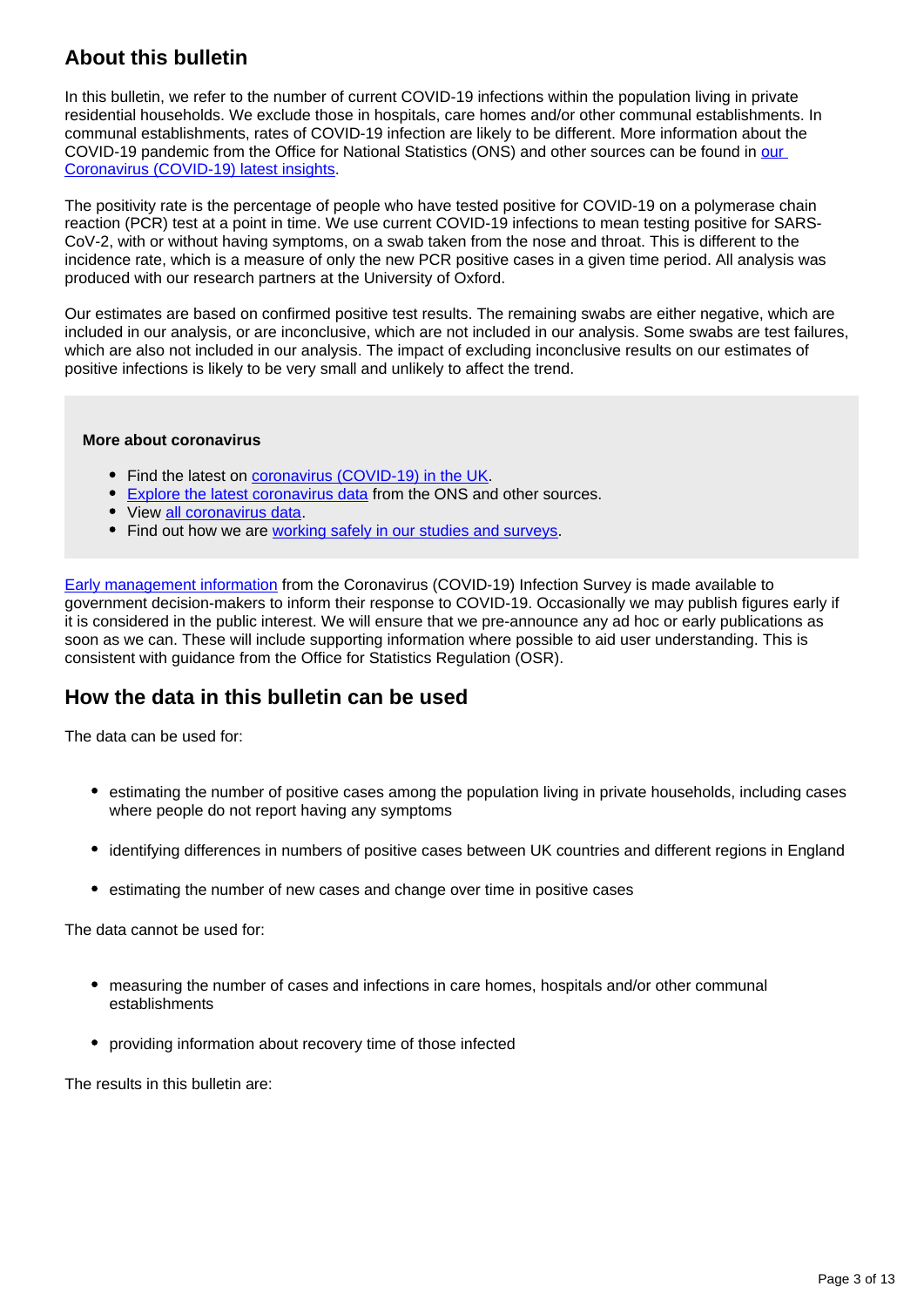- provisional and subject to revision
- based on infections occurring in private households
- subject to uncertainty; [a credible or confidence interval](https://www.ons.gov.uk/peoplepopulationandcommunity/healthandsocialcare/conditionsanddiseases/bulletins/coronaviruscovid19infectionsurveypilot/22april2022#glossary) gives an indication of the uncertainty of an estimate from data analysis

## <span id="page-3-0"></span>**2 . Percentage of people who had COVID-19 in UK countries**

The percentage of people testing positive for coronavirus (COVID-19) continued to decrease in England, Northern Ireland and Scotland and decreased in Wales in the week ending 16 April 2022. Our estimates contain Omicron BA.1 and BA.2 variants and all other variants.

All estimates are based on statistical modelling of the trend in rates of positive nose and throat swab results. All estimates are subject to uncertainty given that a sample is only part of the wider population. Additionally, the estimates for the very latest days may change as more test results are received. Therefore, our official estimates for a particular week are based on a [reference day](https://www.ons.gov.uk/peoplepopulationandcommunity/healthandsocialcare/conditionsanddiseases/bulletins/coronaviruscovid19infectionsurveypilot/22april2022#measuring-the-data) a few days before the end of the week and caution should be taken in over-interpreting small movements in the very latest trends.

Table 1: Official estimates of the percentage of the population testing positive for COVID-19, UK countries Estimated percentage of the population testing positive for COVID-19 on nose and throat swabs, UK, 10 April to 16 April 2022

| Country                         | <b>Estimated</b><br>average<br>% of the<br>popu-<br>lation<br>testing<br>positive<br>for<br>COVID-19 | 95%<br>credible<br>interval |                    | <b>Estimated</b><br>average<br>number<br>of people<br>testing<br>positive<br>for<br>COVID-19 | 95%<br>credible<br>interval |                             | <b>Estimated</b><br>average<br>ratio of<br>the<br>popu-<br>lation<br>testing<br>positive<br>for<br>COVID-19 | 95%<br>credible<br>interval |
|---------------------------------|------------------------------------------------------------------------------------------------------|-----------------------------|--------------------|----------------------------------------------------------------------------------------------|-----------------------------|-----------------------------|-------------------------------------------------------------------------------------------------------------|-----------------------------|
|                                 |                                                                                                      |                             | <b>Lower Upper</b> |                                                                                              | Lower                       | <b>Upper</b>                |                                                                                                             | <b>Lower Upper</b>          |
| England 5.90                    |                                                                                                      | 5.72                        | 6.08               | 3,218,700                                                                                    |                             | 3,120,200 3,317,200 1 in 17 |                                                                                                             | 1 in 17 1 in 16             |
| Wales                           | 6.53                                                                                                 | 5.76                        | 7.32               | 198,400                                                                                      | 175,100                     | 222,600                     | 1 in 15                                                                                                     | 1 in 17 1 in 14             |
| Northern 3.56<br><b>Ireland</b> |                                                                                                      | 2.85                        | 4.35               | 65,300                                                                                       | 52,300                      | 79,800                      | 1 in 30                                                                                                     | 1 in 35 1 in 25             |
| Scotland 5.35                   |                                                                                                      | 4.81                        | 5.92               | 281,400                                                                                      | 253,100                     | 311,700                     | 1 in 19                                                                                                     | 1 in 20 1 in 17             |

Source: Office for National Statistics – Coronavirus (COVID-19) Infection Survey

**Notes** 

- 1. The ratios presented are rounded to the nearest 100 if over 1,000, to the nearest 10 if under 1,000, to the nearest 5 if under 100 and to 1 if under 20. This may result in credible intervals which appear to be similar to the estimated average ratio.
- 2. These ratios do not represent a person's risk of becoming infected, since risk of infection depends on a number of factors including contact with others or vaccination status.

Because of a relatively smaller number of tests in Wales, Northern Ireland and Scotland in the sample, credible intervals are wider, and results should be interpreted with caution. Wide credible intervals mean that differences between the central estimates within and between nations may appear smaller or more exaggerated than they really are.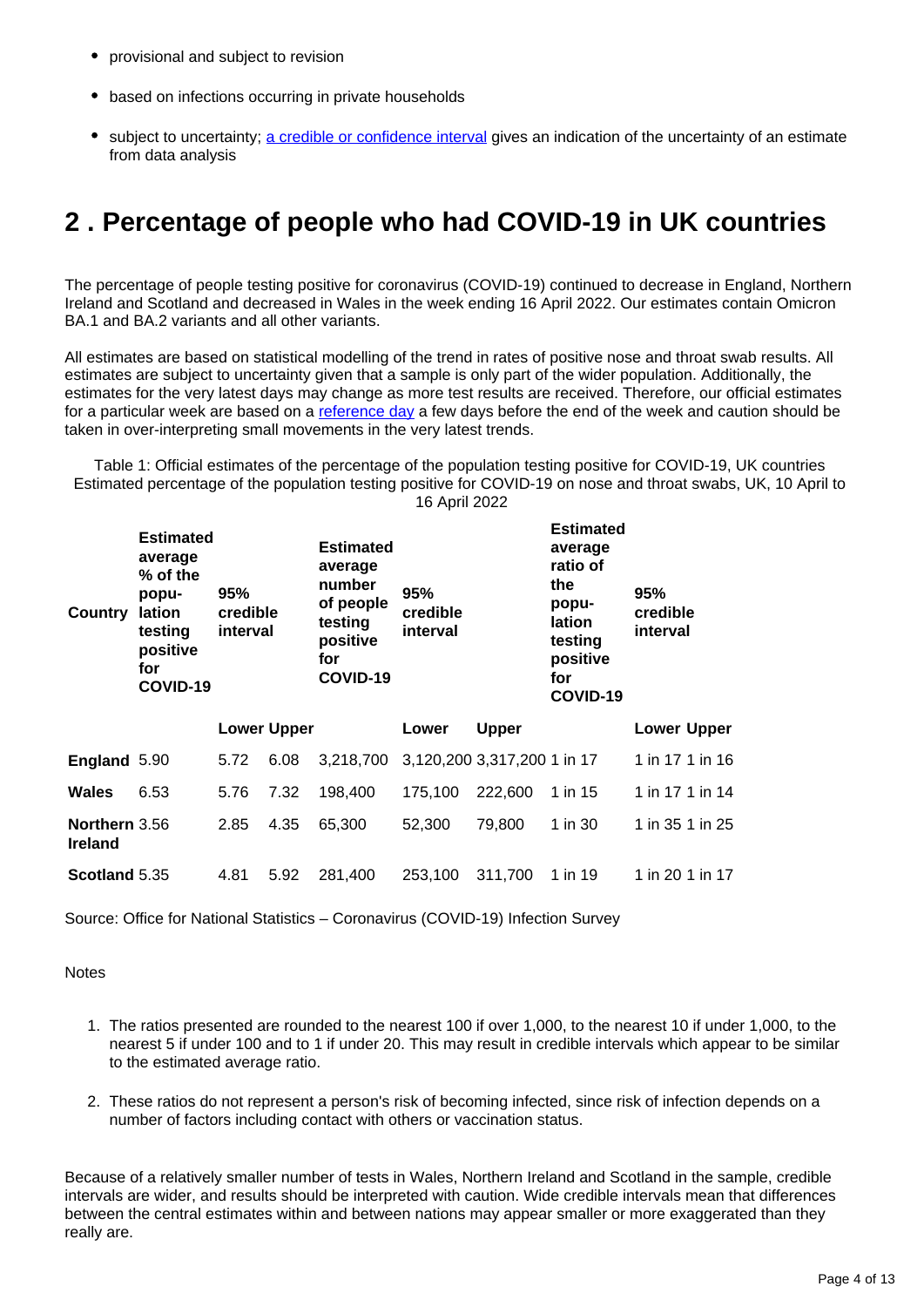#### **Figure 1: The percentage of people testing positive for COVID-19 decreased across all UK countries in the most recent week**

Estimated percentage of the population testing positive for COVID-19 on nose and throat swabs, UK, 26 April 2021 to 16 April 2022

#### **Notes:**

- 1. Official reported estimates are plotted at a reference point believed to be most representative of the given week.
- 2. Official estimates present the best estimate at that point in time. Modelled estimates are used to calculate the official reported estimate. The model smooths the series to understand the trend and is revised each week to incorporate new test results, providing the best indication of trend over time.
- 3. Official estimates are displayed over a rolling year up to the most recent week. The full time series of our official estimates from 27 April 2020 onwards are available in [our Coronavirus \(COVID-19\) Infection Survey](https://www.ons.gov.uk/peoplepopulationandcommunity/healthandsocialcare/conditionsanddiseases/bulletins/coronaviruscovid19infectionsurveypilot/22april2022/relateddata)  [datasets.](https://www.ons.gov.uk/peoplepopulationandcommunity/healthandsocialcare/conditionsanddiseases/bulletins/coronaviruscovid19infectionsurveypilot/22april2022/relateddata)

#### **Download the data**

#### [.xlsx](https://www.ons.gov.uk/visualisations/dvc1934/officialestimates/datadownload.xlsx)

### **About our estimates**

Our headline estimates of the percentage of people testing positive in England, Wales, Northern Ireland and Scotland are the latest official estimates. We include different measures to support our estimation and this section outlines the approaches used.

Official estimates should be used to understand the positivity rate for a single point in time. This is based on the modelled estimate for the latest week and is our best and most stable estimate, used in all previous outputs. The modelled estimate is more suited to understanding the recent trend. This is because the model is regularly updated to include new test results and smooths the trend over time. These modelled estimates can be found in [our Coronavirus \(COVID-19\) Infection Survey datasets.](https://www.ons.gov.uk/peoplepopulationandcommunity/healthandsocialcare/conditionsanddiseases/bulletins/coronaviruscovid19infectionsurveypilot/22april2022/relateddata) For more information on our methods and quality surrounding the estimates please see [our Coronavirus \(COVID-19\) Infection Survey methods article](https://www.ons.gov.uk/peoplepopulationandcommunity/healthandsocialcare/conditionsanddiseases/methodologies/covid19infectionsurveypilotmethodsandfurtherinformation) and [our](https://www.ons.gov.uk/peoplepopulationandcommunity/healthandsocialcare/conditionsanddiseases/methodologies/coronaviruscovid19infectionsurveyqmi)  [Quality and Methodology Information report.](https://www.ons.gov.uk/peoplepopulationandcommunity/healthandsocialcare/conditionsanddiseases/methodologies/coronaviruscovid19infectionsurveyqmi)

All estimates presented in this bulletin are provisional results. As swabs are not necessarily analysed in date order by the laboratory, we have not yet received test results for all swabs taken on the dates included in this analysis. Estimates may therefore be revised as more test results are included.

## <span id="page-4-0"></span>**3 . Sub-national analysis of the percentage of people who had COVID-19**

In the week ending 16 April 2022, the percentage of people testing positive for coronavirus (COVID-19) continued to decrease in the North West, East of England, London, the South East and the South West. The percentage of people testing positive decreased in Yorkshire and The Humber, East Midlands and West Midlands in the most recent week. The trend in the North East was uncertain in the week ending 16 April 2022.

In the data used to produce these estimates, the number of people sampled in each region who tested positive for COVID-19 was low relative to England overall. This means there is a higher degree of uncertainty in the regional estimates, as indicated by larger credible intervals.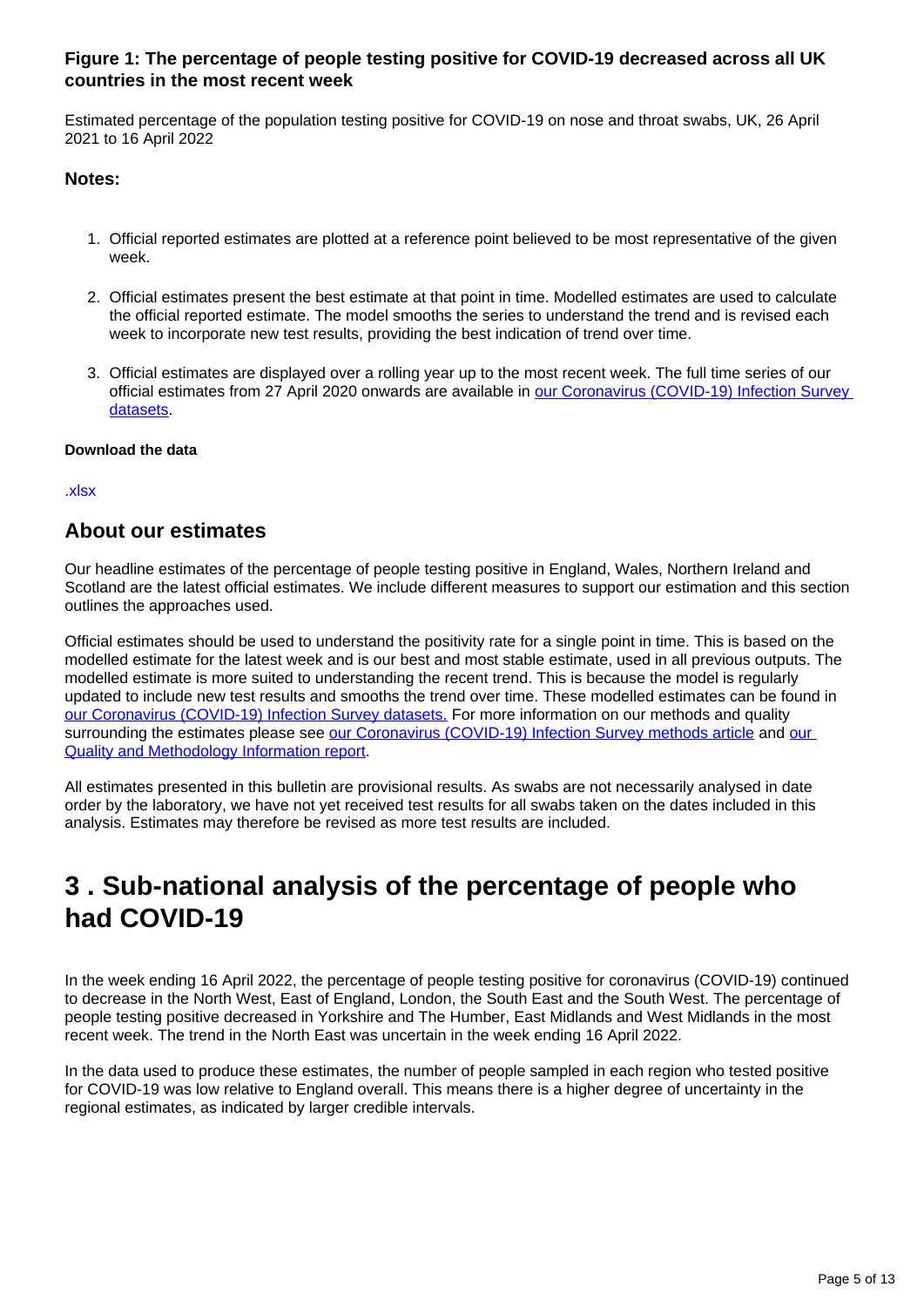#### **Figure 2: The percentage of people testing positive for COVID-19 decreased across all regions in England in the week ending 16 April 2022, except the North East where the trend was uncertain**

Modelled daily percentage of the population testing positive for COVID-19 on nose and throat swabs by region, England, 6 March to 16 April 2022

#### **Notes:**

- 1. Credible intervals widen slightly at the end as there is a delay between the swab being taken and reporting of results. We report latest figures based on the reference day for that week because of this greater uncertainty in the most recent days.
- 2. The percentage of people testing positive by region was calculated using a similar modelling approach to the national daily estimates in [Section 2: Percentage of people who had COVID-19 in England, Wales,](https://www.ons.gov.uk/peoplepopulationandcommunity/healthandsocialcare/conditionsanddiseases/bulletins/coronaviruscovid19infectionsurveypilot/22april2022#percentage-of-people-who-had-covid-19-in-uk-countries)  [Northern Ireland and Scotland.](https://www.ons.gov.uk/peoplepopulationandcommunity/healthandsocialcare/conditionsanddiseases/bulletins/coronaviruscovid19infectionsurveypilot/22april2022#percentage-of-people-who-had-covid-19-in-uk-countries)
- 3. The analysis is conducted over a six-week period, which means some positive cases move in and out of the sample. This causes variability between estimates over time, which is expected given the lower number of positive tests in each region, compared with England as a whole.
- 4. We describe trends by comparing the probability that the estimate for the reference day is higher or lower than the estimate for 7 and 14 days prior.

#### **Download the data**

[.xlsx](https://www.ons.gov.uk/visualisations/dvc1934/region/datadownload.xlsx)

### **Sub-regional analysis of the UK**

Because of a shortened publication cycle for this release (to accommodate the 15 April to 18 April 2022 bank holiday weekend), sub-regional analyses have not been updated this week. Our latest estimates for the week ending 2 April 2022 can be found in [our Coronavirus \(COVID-19\) Infection Survey datasets](https://www.ons.gov.uk/peoplepopulationandcommunity/healthandsocialcare/conditionsanddiseases/bulletins/coronaviruscovid19infectionsurveypilot/22april2022/relateddata).

## <span id="page-5-0"></span>**4 . Age analysis of the percentage of people who had COVID-19**

### **Age group analysis for England**

Our [age groups](http://www.ons.gov.uk/peoplepopulationandcommunity/healthandsocialcare/conditionsanddiseases/bulletins/coronaviruscovid19infectionsurveypilot/14april2022/#glossary) separate children and young people by school age.

In the week ending 16 April 2022, the percentage of people testing positive continued to decrease in those aged two years to school Year 6 and those in school Year 12 to those aged 69 years. In the same week, the percentage of people testing positive decreased for those in school Year 7 to school Year 11 and those aged 70 years and over. Caution should be taken in over-interpreting any small movements in the latest trend.

#### **Figure 3: The percentage of people testing positive for COVID-19 in England decreased in all age groups in the most recent week**

Modelled daily percentage of the population testing positive for COVID-19 on nose and throat swabs by age group, England, 6 March to 16 April 2022

#### **Notes:**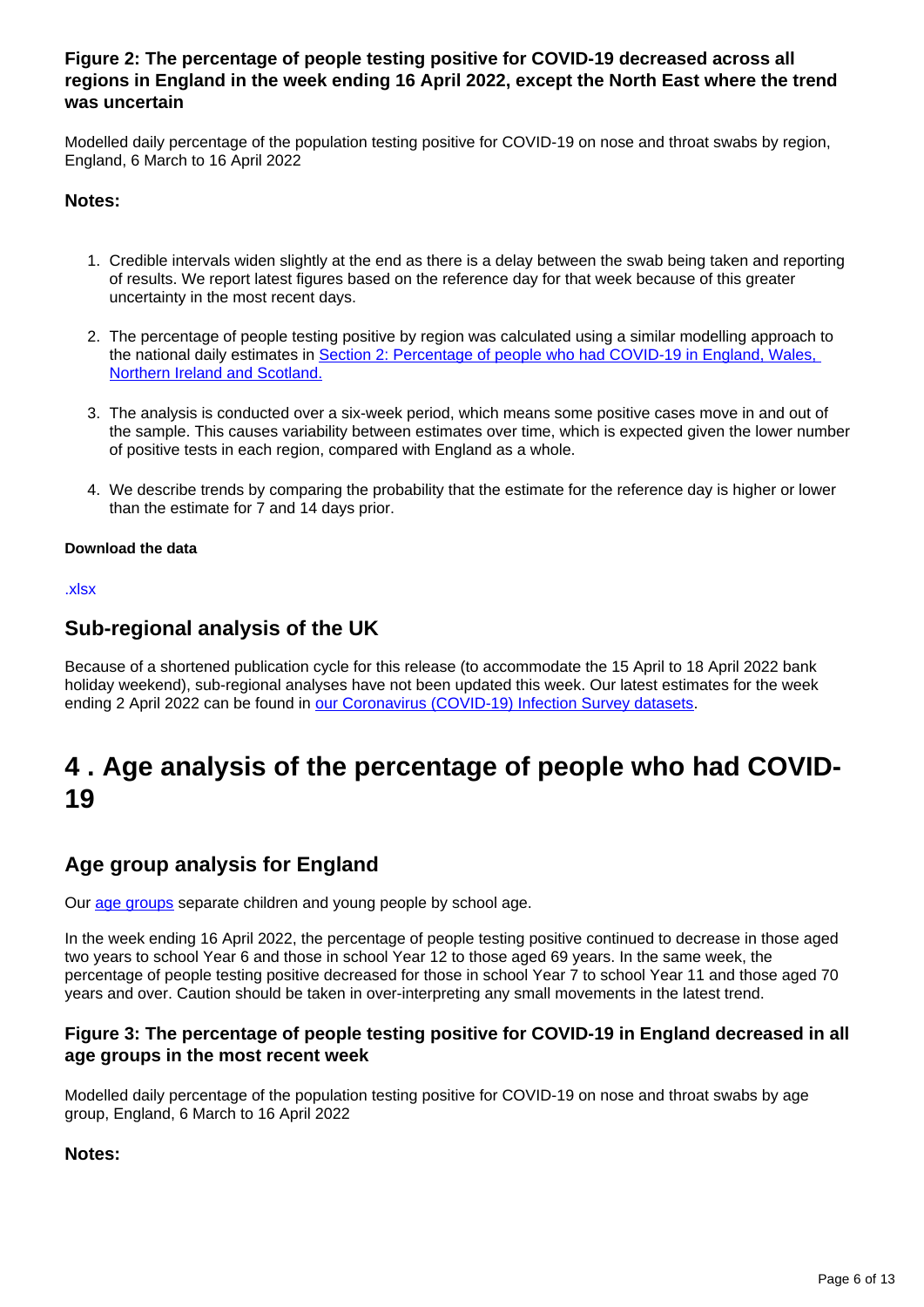1. Credible intervals widen slightly at the end as there can be a delay between the swab being taken and reporting of results. We report latest figures based on the reference day for that week because of this greater uncertainty in the most recent days.

#### **Download the data**

#### [.xlsx](https://www.ons.gov.uk/visualisations/dvc1934/age/datadownload.xlsx)

Estimates are based on smaller sample sizes within each age group relative to England overall. There is a higher degree of uncertainty as indicated by larger credible intervals. These can be found in the Coronavirus (COVID-19) [Infection Survey datasets](https://www.ons.gov.uk/peoplepopulationandcommunity/healthandsocialcare/conditionsanddiseases/bulletins/coronaviruscovid19infectionsurveypilot/22april2022/relateddata).

We are unable to produce the same grouped analysis as presented in Figure 3 for the devolved administrations because of smaller sample sizes within each age group. However, estimates on positivity by single year of age for Wales, Northern Ireland and Scotland using a different model are in the following section and our [accompanying datasets.](https://www.ons.gov.uk/peoplepopulationandcommunity/healthandsocialcare/conditionsanddiseases/bulletins/coronaviruscovid19infectionsurveypilot/22april2022/relateddata)

### **Age analysis by single year of age over time by country**

In this section, we present modelled daily estimates of the percentage testing positive for COVID-19 by single year of age over time from 6 March to 16 April 2022 for England, Wales, Northern Ireland and Scotland. They are produced using a different method to the grouped age analysis for England presented previously and are therefore not comparable.

Estimates are based on smaller sample sizes within each age group in comparison with the total sample size for each country. There is a higher degree of uncertainty as indicated by larger confidence intervals. These can be found in [our Coronavirus \(COVID-19\) Infection Survey datasets](https://www.ons.gov.uk/peoplepopulationandcommunity/healthandsocialcare/conditionsanddiseases/bulletins/coronaviruscovid19infectionsurveypilot/22april2022/relateddata).

The data presented in Figure 4 for England suggest that the percentage of people testing positive decreased among all ages.

For Wales and Scotland, rates have generally decreased in children and adults, but the trend was uncertain in those aged around 60 years and older in Wales, and 70 years and older in Scotland. For Northern Ireland, rates have generally decreased among all ages.

#### **Figure 4: The percentage of people testing positive for COVID-19 by single year of age over time for England, Wales, Northern Ireland and Scotland**

Modelled daily percentage of the population testing positive for COVID-19 on nose and throat swabs by single year of age, UK, 6 March to 16 April 2022

#### **Notes:**

1. These estimates use a different method to modelled daily estimates of the percentage testing positive by age group for England in the previous section and are therefore not comparable.

#### **Download the data**

#### [.xlsx](https://www.ons.gov.uk/visualisations/dvc1934/syoa/datadownload.xlsx)

Further analysis on age for [Wales,](https://gov.wales/coronavirus-covid-19-infection-survey-positivity-estimates) [Northern Ireland](https://www.health-ni.gov.uk/articles/covid-19-infection-survey) and [Scotland](https://www.gov.scot/collections/coronavirus-covid-19-infection-survey/) is published by their respective statistical agencies. Analysis for Wales is published in **English** and [Welsh](https://llyw.cymru/arolwg-heintiadau-coronafeirws-covid-19-amcangyfrifon-positifedd).

## <span id="page-6-0"></span>**5 . Number of new COVID-19 infections in UK countries**

Because of a shortened publication cycle for this release (to accommodate the 15 to 18 April 2022 bank holiday weekend), analyses relating to the number of new COVID-19 infections (incidence) have not been updated this week. Our latest estimates of incidence for the week ending 19 March 2022 can be found in our Coronavirus [\(COVID-19\) Infection Survey datasets.](https://www.ons.gov.uk/peoplepopulationandcommunity/healthandsocialcare/conditionsanddiseases/bulletins/coronaviruscovid19infectionsurveypilot/22april2022/relateddata)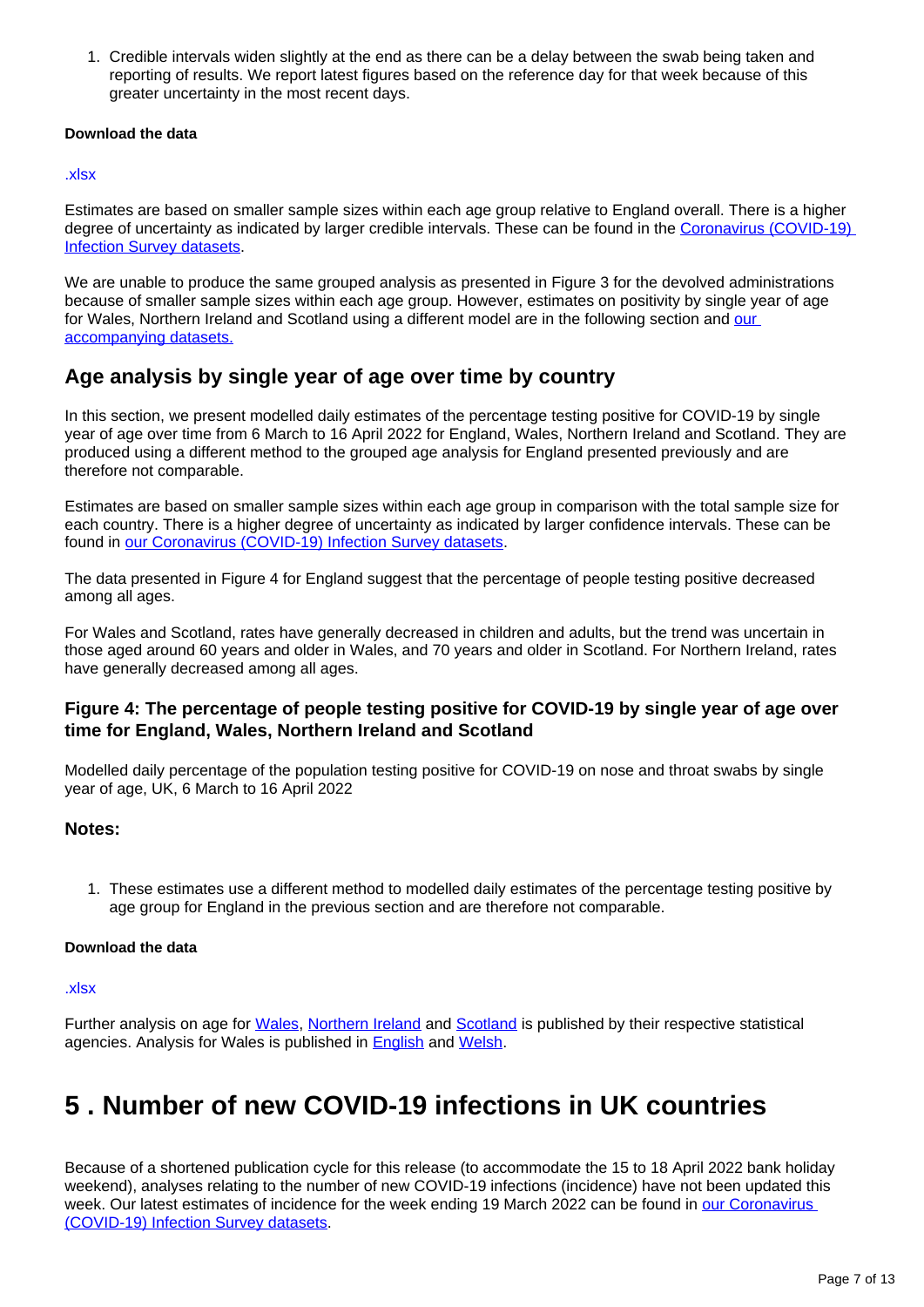## <span id="page-7-0"></span>**6 . Analysis of viral load and variants of COVID-19**

We publish [cycle-threshold \(Ct\) values](http://www.ons.gov.uk/peoplepopulationandcommunity/healthandsocialcare/conditionsanddiseases/bulletins/coronaviruscovid19infectionsurveypilot/22april2022/#glossary) and a breakdown of infections by variant, based on gene positivity patterns from our swab tests. The "Cycle threshold", known as a Ct value, is a proxy for the quantity of virus (also known as viral load), where a lower Ct value indicates higher viral load. Because of a shortened publication cycle for this release (to accommodate the 15 to 18 April 2022 Bank Holiday weekend), Ct values have not been updated this week. Previous data on Ct values of positive coronavirus (COVID-19) tests were updated in our previous bulletin on 14 April 2022 and can be found in our Coronavirus (COVID-19) Infection Survey: technical [dataset.](https://www.ons.gov.uk/peoplepopulationandcommunity/healthandsocialcare/conditionsanddiseases/datasets/covid19infectionsurveytechnicaldata)

Our latest complete sequence data were last updated the week ending 20 March 2022 and showed that the Omicron BA.2 variant remained the most common variant in England, Wales, Northern Ireland and Scotland. In that week, 89.8% of all sequenced COVID-19 infections from the survey were compatible with the Omicron BA.2 variant, and 10.2% were compatible with the Omicron BA.1 variant or its sub-variants.

The Omicron variant BA.1 has changes in one of the three genes that the coronavirus survey swab test detects, which means the S-gene is no longer detected. When there is a high viral load (for example, when a person is most infectious), not detecting the S-gene in combination with detecting the other two genes (ORF1ab and Ngenes) is a reliable indicator of this Omicron BA.1 variant. However, as the viral load decreases (for example, if someone is near the end of their recovery from the infection), not detecting the S-gene is a less reliable indicator of this Omicron variant.

The Omicron variant BA.2 does not have changes in the S-gene, and therefore all three genes, or the S-gene and either ORF1ab or N, will usually be detected in infections with this variant.

Our main variant analysis is for a reference day, and therefore is not directly comparable with the sequence data. The following analysis looks at the percentage of the population with a positive test compatible with the Omicron BA.1 or BA.2 variant in England, Wales, Northern Ireland and Scotland, and the regions of England.

During periods of change in COVID-19 variants we will include a breakdown of estimated infections by variant to illustrate how the estimated percentage of people infected in the population is changing by variant (Figure 5). When nearly all infections are compatible with a dominant variant, we will no longer include this breakdown.

Data should be treated with caution. There could be small numbers of positive cases compatible with a particular variant in Wales, Scotland and Northern Ireland, leading to considerable uncertainty surrounding these estimates. Not all cases that are positive on the ORF1ab and N-genes will be the Omicron BA.1 variant, and not all cases that have a detectable S-gene will be the Omicron BA.2 variant.

In the week ending 16 April 2022, the percentage of people with infections compatible with the Omicron BA.2 variant continued to decrease in England, Northern Ireland and Scotland, and decreased in Wales in the same week. In the week ending 16 April 2022, the percentage of people with infections compatible with the Omicron BA. 1 variant continued to decrease in England, while the trend was uncertain for Wales, Northern Ireland and Scotland.

#### **Figure 5: The percentage of people with infections compatible with the Omicron BA.2 variant decreased in England, Wales, Northern Ireland and Scotland in the most recent week**

Modelled percentage of the population testing positive for infections compatible with the Omicron BA.1 variant and Omicron BA.2 variant, based on nose and throat swabs, daily, UK, 6 March to 16 April 2022

#### **Notes:**

- 1. Omicron BA.1 variant-compatible positives are defined as those that are positive on the ORF1ab-gene and N-gene, but not the S-gene. This group includes Omicron BA.1.1.
- 2. Omicron BA.2 variant-compatible positives are defined as those that are positive on the ORF1ab-gene, Ngene and S-gene, on the ORF1ab-gene and S-gene, or on the N-gene and S-gene.
- 3. Data should be treated with caution. Not all infections positive on the S-gene will be the Omicron BA.2 variant, and some infections with pattern ORF1ab+N will also be the Omicron BA.2 variant where the Sgene was not detected for other reasons, such as low viral load.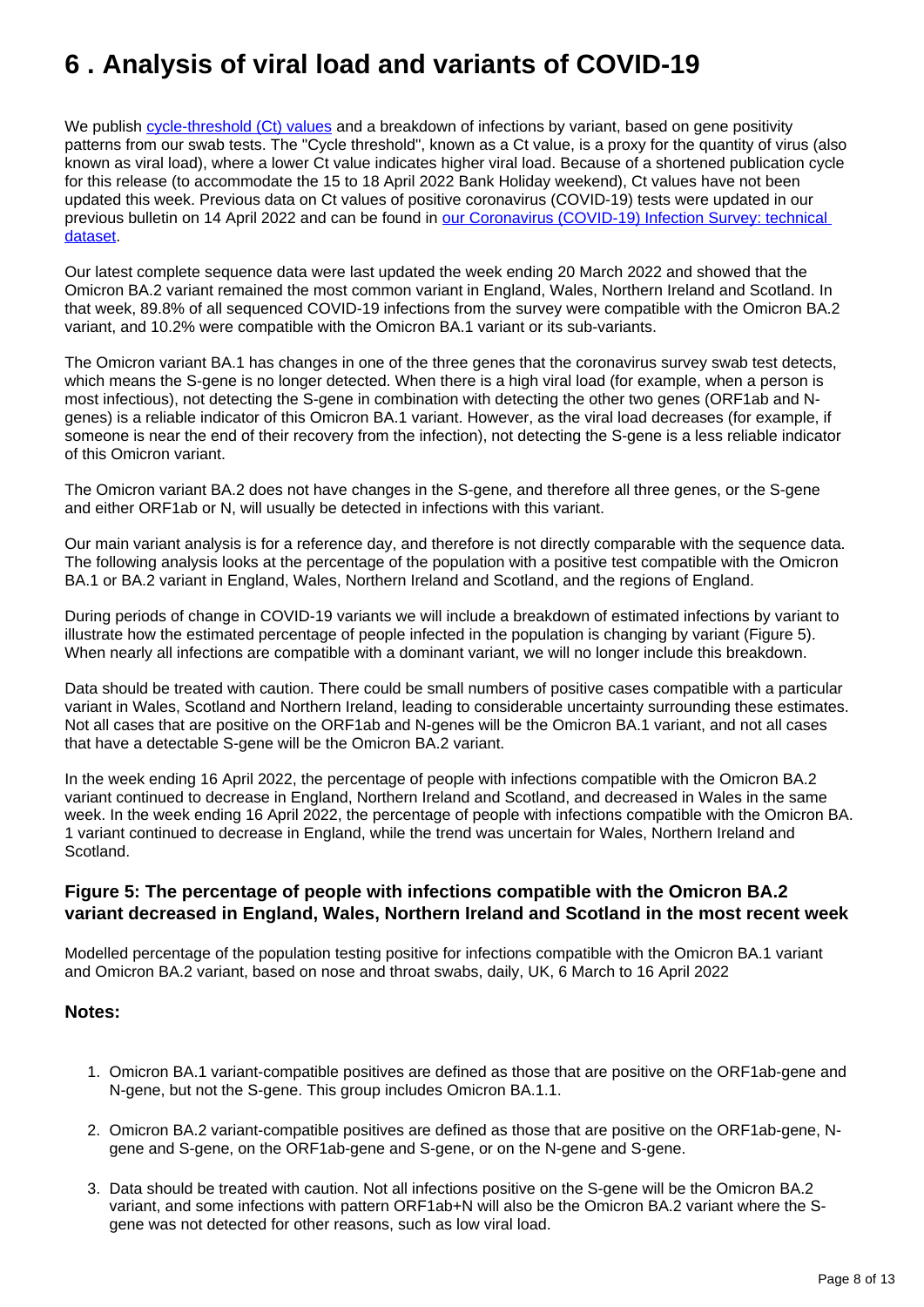#### **Download the data**

#### [.xlsx](https://www.ons.gov.uk/visualisations/dvc1934/variantsuk/datadownload.xlsx)

In the week ending 16 April 2022, the percentage of people testing positive with infections compatible with the Omicron BA.2 variant continued to decrease in the North West, East of England, London, the South East and the South West. In the same week, the percentage of people testing positive for infections compatible with the Omicron BA.2 variant decreased in the North East, Yorkshire and The Humber, East Midlands and West Midlands.

In the week ending 16 April 2022, the percentage of people with infections compatible with the Omicron BA.1 variant continued to decrease in the East of England and South East, and decreased in the North West in the same week. The percentage of people with infections compatible with the Omicron BA.1 variant increased in the North East in the week ending 16 April 2022. The trend was uncertain in all other regions in the most recent week. These modelled estimates can be found in [our Coronavirus \(COVID-19\) Infection Survey datasets](http://www.ons.gov.uk/peoplepopulationandcommunity/healthandsocialcare/conditionsanddiseases/bulletins/coronaviruscovid19infectionsurveypilot/22april2022/relateddata).

Because Omicron BA.2 is now the dominant variant, from next week we will no longer be including the modelled percentage of the population testing positive for infections compatible with the Omicron BA.1 variant and Omicron BA.2 variant figure.

The [World Health Organization \(WHO\) have defined names for variants of concern.](https://www.who.int/en/activities/tracking-SARS-CoV-2-variants/) These are variants that the UK government has under surveillance.

Currently circulating variants of concern in the UK are:

- Delta: B.1.617.2 and its genetic descendants
- Omicron: B.1.1.529 (which includes sublineages BA.1, BA.2, BA.3, BA.4 and BA.5)

You can find out more in the latest **SARS-CoV-2 variants of concern and variants under investigation in England** [briefing document on GOV.UK](https://www.gov.uk/government/publications/investigation-of-sars-cov-2-variants-technical-briefings).

[Our Coronavirus \(COVID-19\) Infection Survey: technical dataset](https://www.ons.gov.uk/peoplepopulationandcommunity/healthandsocialcare/conditionsanddiseases/datasets/covid19infectionsurveytechnicaldata) includes analysis of the genetic lineages of coronavirus seen in the samples we sequence. More information on how we measure variants from positive tests on the survey can be found in [our Understanding COVID-19 variants blog](https://blog.ons.gov.uk/2021/05/28/understanding-covid-19-variants-what-can-the-coronavirus-infection-survey-tell-us). [Our Coronavirus \(COVID-19\) Infection](https://www.ons.gov.uk/peoplepopulationandcommunity/healthandsocialcare/conditionsanddiseases/methodologies/covid19infectionsurveypilotmethodsandfurtherinformation)  [Survey methods article](https://www.ons.gov.uk/peoplepopulationandcommunity/healthandsocialcare/conditionsanddiseases/methodologies/covid19infectionsurveypilotmethodsandfurtherinformation) gives more detail about how we sequence the virus' genetic material.

## <span id="page-8-0"></span>**7 . Test sensitivity and specificity**

The estimates provided in Sections 2 to 6 are for the percentage of the private-residential population testing positive for coronavirus (COVID-19), otherwise known as the positivity rate. We do not report the prevalence rate. To calculate the prevalence rate, we would need an accurate understanding of the swab test's sensitivity (truepositive rate) and specificity (true-negative rate).

While we do not know the true sensitivity and specificity of the test, our data and related studies provide an indication of what these are likely to be. In particular, the data suggest that the false-positive rate is very low under 0.005%. We do not know the sensitivity of the swab test. However, other studies suggest that sensitivity (the rate of true-positive test results) may be somewhere between 85% and 98%.

You can find more information on sensitivity and specificity in our Coronavirus (COVID-19) Infection Survey [methods article](https://www.ons.gov.uk/peoplepopulationandcommunity/healthandsocialcare/conditionsanddiseases/methodologies/covid19infectionsurveypilotmethodsandfurtherinformation#test-sensitivity-and-specificity) and [our blog that explains why we trust the data from the Coronavirus \(COVID-19\) Infection](https://blog.ons.gov.uk/2021/04/09/accuracy-and-confidence-why-we-trust-the-data-from-the-covid-19-infection-survey/)  [Survey](https://blog.ons.gov.uk/2021/04/09/accuracy-and-confidence-why-we-trust-the-data-from-the-covid-19-infection-survey/). You can find [more information on the data suggesting that our test's false-positive rate is very low](https://www.medrxiv.org/content/10.1101/2020.10.25.20219048v2) in a paper written by academic partners at the University of Oxford.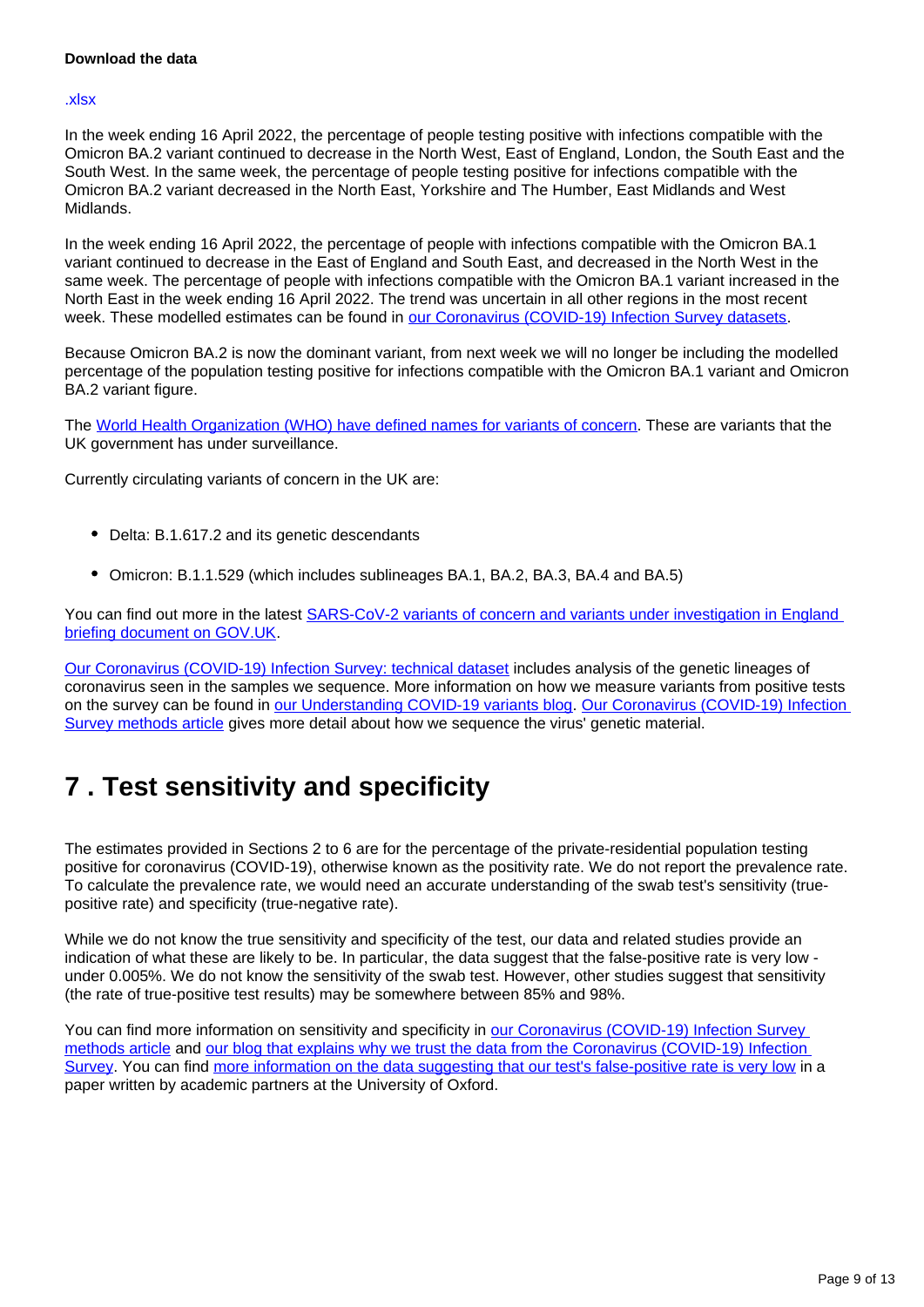## <span id="page-9-0"></span>**8 . Coronavirus (COVID-19) Infection Survey data**

[Coronavirus \(COVID-19\) Infection Survey: England](https://www.ons.gov.uk/peoplepopulationandcommunity/healthandsocialcare/conditionsanddiseases/datasets/coronaviruscovid19infectionsurveydata) Dataset | Released 22 April 2022 Findings from the Coronavirus (COVID-19) Infection Survey for England.

[Coronavirus \(COVID-19\) Infection Survey: Northern Ireland](https://www.ons.gov.uk/peoplepopulationandcommunity/healthandsocialcare/conditionsanddiseases/datasets/covid19infectionsurveynorthernireland) Dataset | Released 22 April 2022 Findings from the Coronavirus (COVID-19) Infection Survey for Northern Ireland.

[Coronavirus \(COVID-19\) Infection Survey: Scotland](https://www.ons.gov.uk/peoplepopulationandcommunity/healthandsocialcare/conditionsanddiseases/datasets/covid19infectionsurveyscotland) Dataset | Released 22 April 2022 Findings from the Coronavirus (COVID-19) Infection Survey for Scotland.

[Coronavirus \(COVID-19\) Infection Survey: Wales](https://www.ons.gov.uk/peoplepopulationandcommunity/healthandsocialcare/conditionsanddiseases/datasets/covid19infectionsurveywales) Dataset | Released 22 April 2022 Findings from the Coronavirus (COVID-19) Infection Survey for Wales.

[Coronavirus \(COVID-19\) Infection Survey: technical data](https://www.ons.gov.uk/peoplepopulationandcommunity/healthandsocialcare/conditionsanddiseases/datasets/covid19infectionsurveytechnicaldata)

Dataset | Released 22 April 2022 Technical and methodological data from the Coronavirus (COVID-19) Infection Survey, England, Wales, Northern Ireland and Scotland.

## <span id="page-9-1"></span>**9 . Collaboration**









The University of Manchester

The Coronavirus (COVID-19) Infection Survey analysis was produced by the Office for National Statistics (ONS) in collaboration with our research partners at the University of Oxford, the University of Manchester, UK Health Security Agency (UK HSA) and Wellcome Trust. Of particular note are: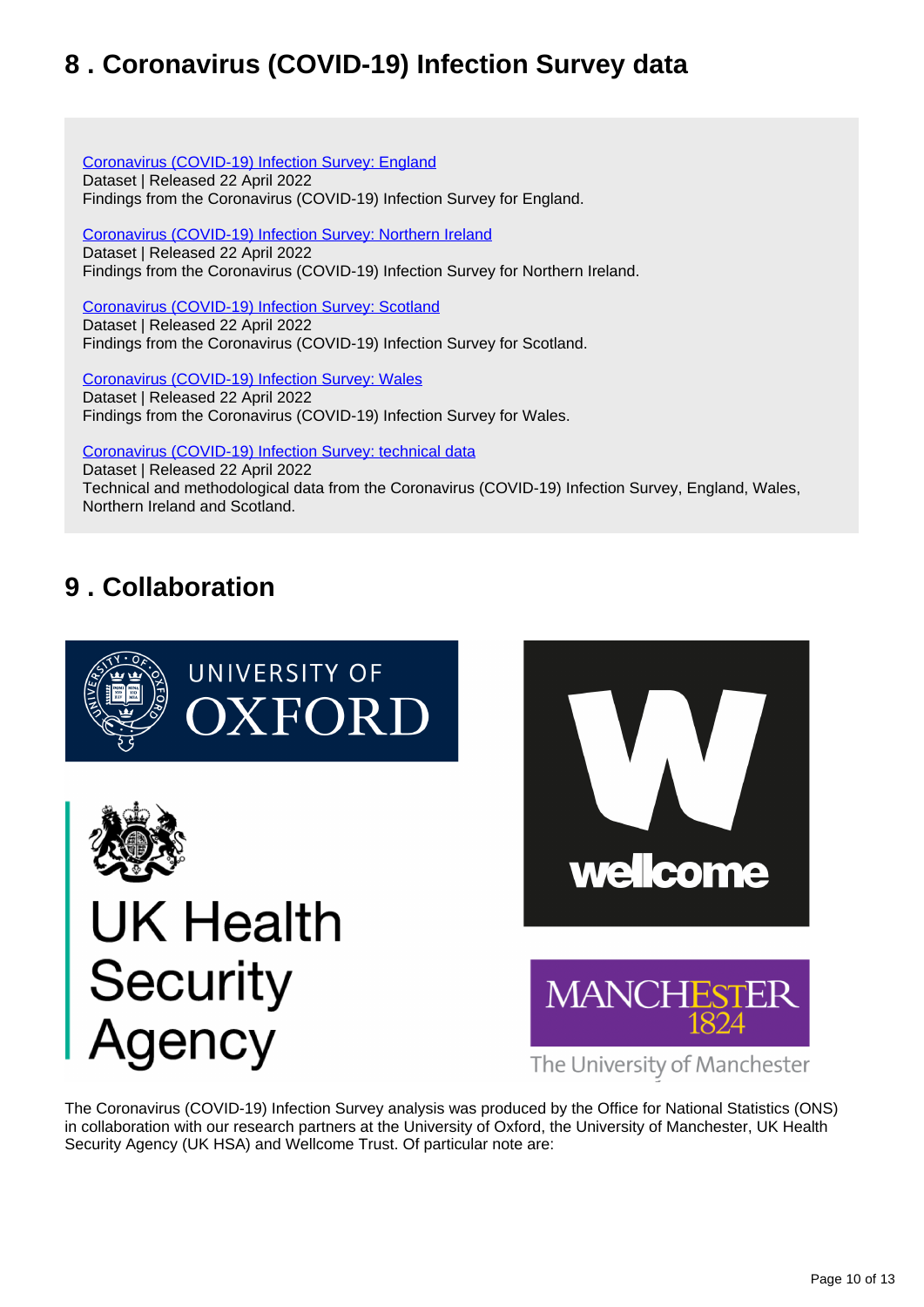- Sarah Walker University of Oxford, Nuffield Department for Medicine: Professor of Medical Statistics and Epidemiology and Study Chief Investigator
- Koen Pouwels University of Oxford, Health Economics Research Centre, Nuffield Department of Population Health: Senior Researcher in Biostatistics and Health Economics
- Thomas House University of Manchester, Department of Mathematics: Reader in Mathematical Statistics
- Anna Seale University of Warwick, Warwick Medical School: Professor of Public Health; UK Health Security Agency, Data, Analytics and Surveillance: Scientific Advisor

## <span id="page-10-0"></span>**10 . Glossary**

## **Age groups for children and young people**

- "aged 2 years to school Year 6" includes children in primary school and below
- "school Year 7 to school Year 11" includes children in secondary school
- "school Year 12 to those aged 24 years" includes young adults who may be in further or higher education

Those aged from 11 to 12 years and those aged 16 to 17 years have been split between different age categories depending on whether their birthday is before or after 1 September.

### **Confidence interval**

A confidence interval gives an indication of the degree of uncertainty of an estimate, showing the precision of a sample estimate. The 95% confidence intervals are calculated so that if we repeated the study many times, 95% of the time the true unknown value would lie between the lower and upper confidence limits. A wider interval indicates more uncertainty in the estimate. Overlapping confidence intervals indicate that there may not be a true difference between two estimates. For more information, see our methodology page on [statistical uncertainty](https://www.ons.gov.uk/methodology/methodologytopicsandstatisticalconcepts/uncertaintyandhowwemeasureit).

### **Credible interval**

A credible interval gives an indication of the uncertainty of an estimate from data analysis. The 95% credible intervals are calculated so that there is a 95% probability of the true value lying in the interval.

## **Cycle threshold (Ct) values**

The strength of a positive coronavirus (COVID-19) test is determined by how quickly the virus is detected, measured by a cycle threshold (Ct) value. The lower the Ct value, the higher the viral load and stronger the positive test. Positive results with a high Ct value can be seen in the early stages of infection when virus levels are rising, or late in the infection, when the risk of transmission is low.

### **False-positives and false-negatives**

A false-positive result occurs when the tests suggest a person has COVID-19 when in fact they do not. By contrast, a false-negative result occurs when the tests suggest a person does not have COVID-19 when in fact they do. For more information on false-positives and false-negatives, see our [methods article](https://www.ons.gov.uk/peoplepopulationandcommunity/healthandsocialcare/conditionsanddiseases/methodologies/covid19infectionsurveypilotmethodsandfurtherinformation#test-sensitivity-and-specificity) and our [blog](https://blog.ons.gov.uk/2021/04/09/accuracy-and-confidence-why-we-trust-the-data-from-the-covid-19-infection-survey/).

### **Incidence rate**

The incidence rate is a measure of the estimated number of new polymerase chain reaction (PCR)-positive cases per day per 10,000 people at a given point in time. It is different to positivity, which is an estimate of all current PCR positive cases at a point in time, regardless of whether the infection is new or existing.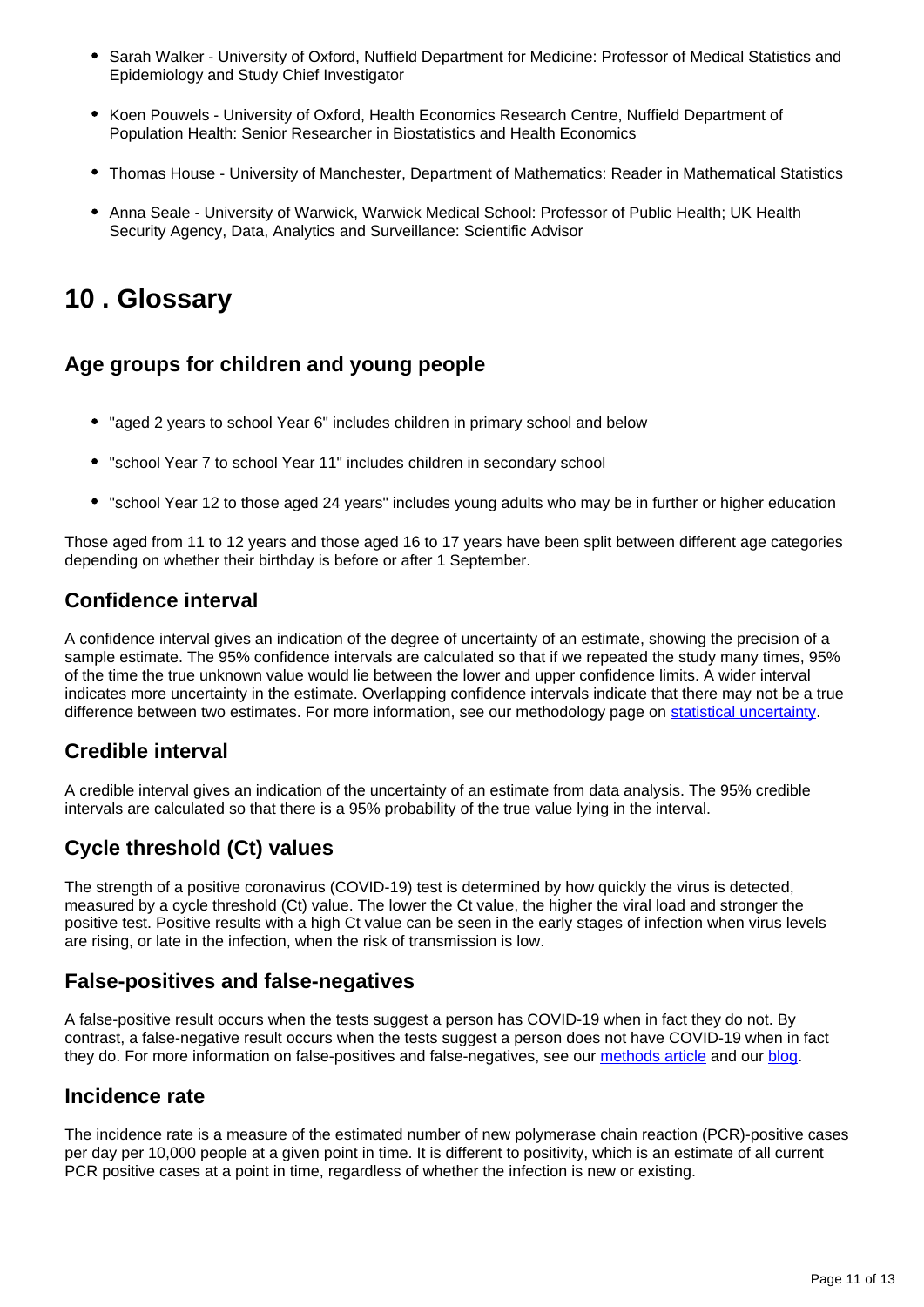## <span id="page-11-0"></span>**11 . Measuring the data**

### **Reference dates**

We aim to provide the estimates of positivity rate (the percentage of those who test positive) and incidence that are most timely and most representative of each week. We decide the most recent week we can report on based on the availability of test results for visits that have already happened, accounting for the fact that swabs have to be couriered to the labs, tested and results returned. On most occasions, the reference dates align perfectly, but sometimes this is not feasible. This week, the reference week for positivity is 10 April to 16 April 2022 for England, Wales, Northern Ireland and Scotland.

Within the most recent week, we provide an official estimate for positivity rate based on a reference point from the modelled trends. For positivity rates, we can include all swab test results, even from the most recent visits. Therefore, although we are still expecting further swab test results from the labs, there were sufficient data for the official estimate for infection to be based on a reference point after the start of the reference week. To improve stability in our modelling while maintaining relative timeliness of our estimates, we are reporting our official estimates based on the midpoint of the reference week. This week, the reference day for positivity rates is Wednesday 13 April 2022 for England, Wales, Northern Ireland and Scotland.

### **Response rates**

Enrolment for this wave of recruitment for the Coronavirus (COVID-19) Infection Survey ceased on 31 January 2022. Response rates for England, Wales, Northern Ireland and Scotland can be regarded as final response rates to the survey. Response rates for each nation are found in the [Coronavirus \(COVID-19\) Infection Survey:](https://www.ons.gov.uk/peoplepopulationandcommunity/healthandsocialcare/conditionsanddiseases/datasets/covid19infectionsurveytechnicaldata)  [technical dataset.](https://www.ons.gov.uk/peoplepopulationandcommunity/healthandsocialcare/conditionsanddiseases/datasets/covid19infectionsurveytechnicaldata) We provide response rates separately for the different sampling phases of the study. Additional information on response rates can be found in our [Coronavirus \(COVID-19\) Infection Survey methods article.](https://www.ons.gov.uk/peoplepopulationandcommunity/healthandsocialcare/conditionsanddiseases/methodologies/covid19infectionsurveypilotmethodsandfurtherinformation#study-design-sampling)

### **Survey fieldwork**

Survey fieldwork for the pilot study began in England on 26 April 2020. In Wales, fieldwork began on 29 June 2020, in Northern Ireland fieldwork began on 26 July 2020 and in Scotland fieldwork began on 21 September 2020.

### **Other Coronavirus Infection Survey (CIS) analysis and studies**

This study is one of a number of studies that look to provide information around the coronavirus pandemic within the UK. For information on other studies see Section 5: Quality characteristics of the Coronavirus (COVID-19) [Infection Survey](https://www.ons.gov.uk/peoplepopulationandcommunity/healthandsocialcare/conditionsanddiseases/methodologies/coronaviruscovid19infectionsurveyqmi#quality-characteristics-of-the-coronavirus-covid-19-infection-survey) (coherence and comparability), revised 16 July 2021.

## <span id="page-11-1"></span>**12 . Strengths and limitations**

These statistics have been produced quickly in response to developing world events. The **Office for Statistics** [Regulation \(OSR\)](https://osr.statisticsauthority.gov.uk/), on behalf of the UK Statistics Authority, has reviewed them on [14 May 2020](https://osr.statisticsauthority.gov.uk/correspondence/review-of-coronavirus-covid-19-infection-survey/) and [17 March](https://osr.statisticsauthority.gov.uk/correspondence/ed-humpherson-to-iain-bell-ons-covid-19-infection-survey-statistics/)  [2021](https://osr.statisticsauthority.gov.uk/correspondence/ed-humpherson-to-iain-bell-ons-covid-19-infection-survey-statistics/) against several important aspects of the [Code of Practice for Statistics](https://code.statisticsauthority.gov.uk/the-code/) and regards them as consistent with the Code's pillars of [trustworthiness,](https://code.statisticsauthority.gov.uk/the-code/trustworthiness/) [quality](https://code.statisticsauthority.gov.uk/the-code/quality/) and [value.](https://code.statisticsauthority.gov.uk/the-code/value/)

The estimates presented in this bulletin contain *[uncertainty](https://www.ons.gov.uk/methodology/methodologytopicsandstatisticalconcepts/uncertaintyandhowwemeasureit)*. There are many sources of uncertainty, including uncertainty in the test, in the estimates and in the quality of data collected in the questionnaire. Information on the main sources of uncertainty are presented in our Coronavirus (COVID-19) Infection Survey Quality and [Methodology Information report,](https://www.ons.gov.uk/peoplepopulationandcommunity/healthandsocialcare/conditionsanddiseases/methodologies/coronaviruscovid19infectionsurveyqmi) our [methodology article,](https://www.ons.gov.uk/peoplepopulationandcommunity/healthandsocialcare/conditionsanddiseases/methodologies/covid19infectionsurveypilotmethodsandfurtherinformation) and [our blog that explains why we trust the data from](https://blog.ons.gov.uk/2021/04/09/accuracy-and-confidence-why-we-trust-the-data-from-the-covid-19-infection-survey/)  [the Coronavirus \(COVID-19\) Infection Survey](https://blog.ons.gov.uk/2021/04/09/accuracy-and-confidence-why-we-trust-the-data-from-the-covid-19-infection-survey/).